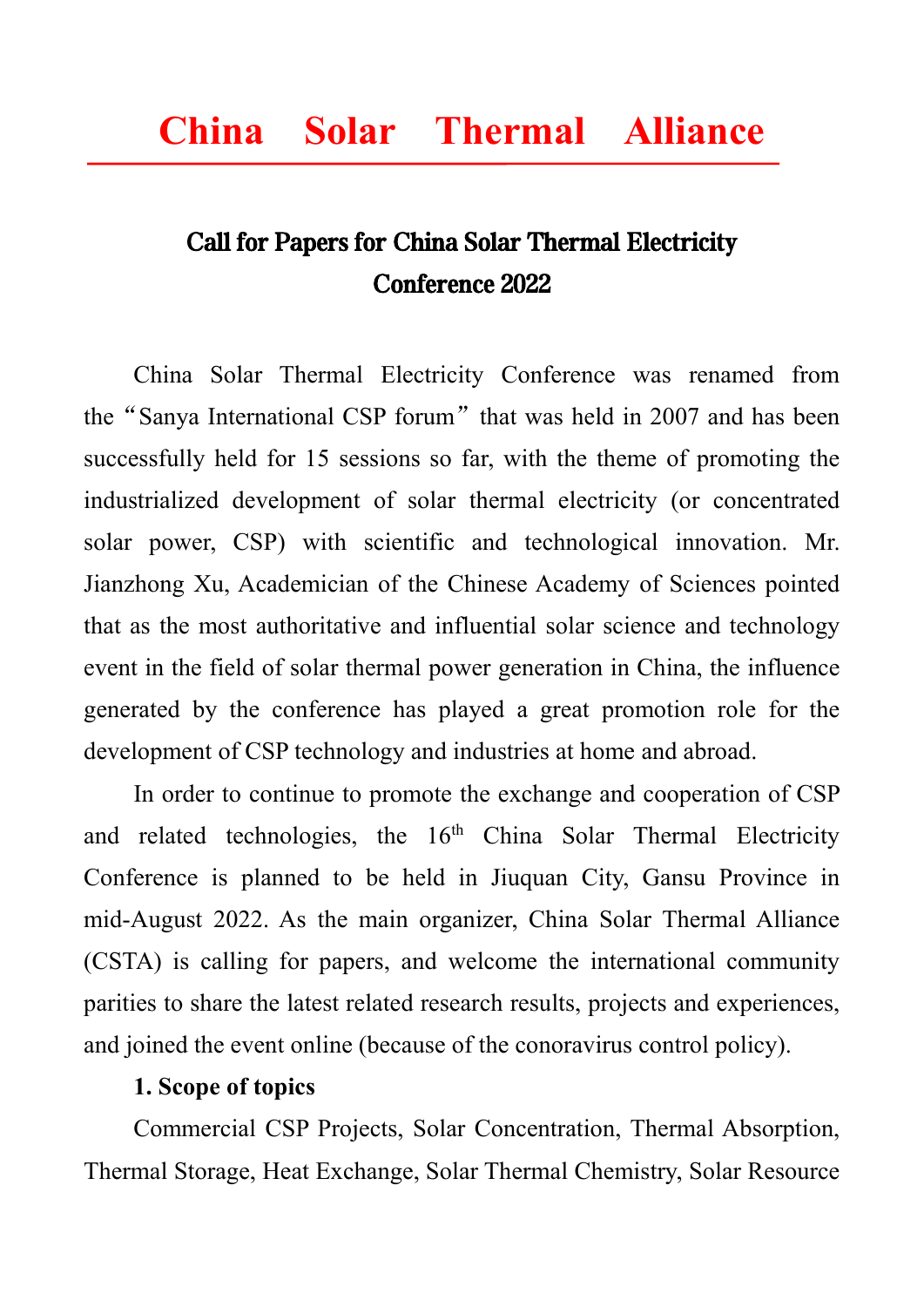Assessment, Parabolic Trough Systems, Central Receiver Systems, Linear Fresnel Systems, Dish/Engine Systems, Advanced Materials and Manufacturing, Flux and Temperature Measurements, Power Cycles, Software Tools for CSP Analysis and Simulation, Reliability and Service Life Prediction of Components, Grid Integration and Transmission, CSP Economy Analysis, Policy and Marketing, CSP+PV/Wind Systems

# **2. Abstract Submission**

Please identify the QR code below to fill in the forms, or send the speaking opportunity application form attached to Mrs. Du at dfl0311@126.com



# **3. Submission Deadline**

Abstract submission deadline: July 1, 2022

Date of acceptance notification: July 7, 2022

Full text of poster submission (print by the organizer): August1, 2022

Presentation file submission: 2 days before the opening

|  | 4. Registration fee |  |
|--|---------------------|--|
|--|---------------------|--|

| Category                                                                | <b>Before July 15</b>                         | <b>Before Aug. 1</b> | After Aug. 1 |
|-------------------------------------------------------------------------|-----------------------------------------------|----------------------|--------------|
| CSTA's member                                                           | RMB 1600 yuan   RMB 1800 yuan   RMB 2000 yuan |                      |              |
| Speakers/poster authors   RMB 1800 yuan   RMB 2000 yuan   RMB 2300 yuan |                                               |                      |              |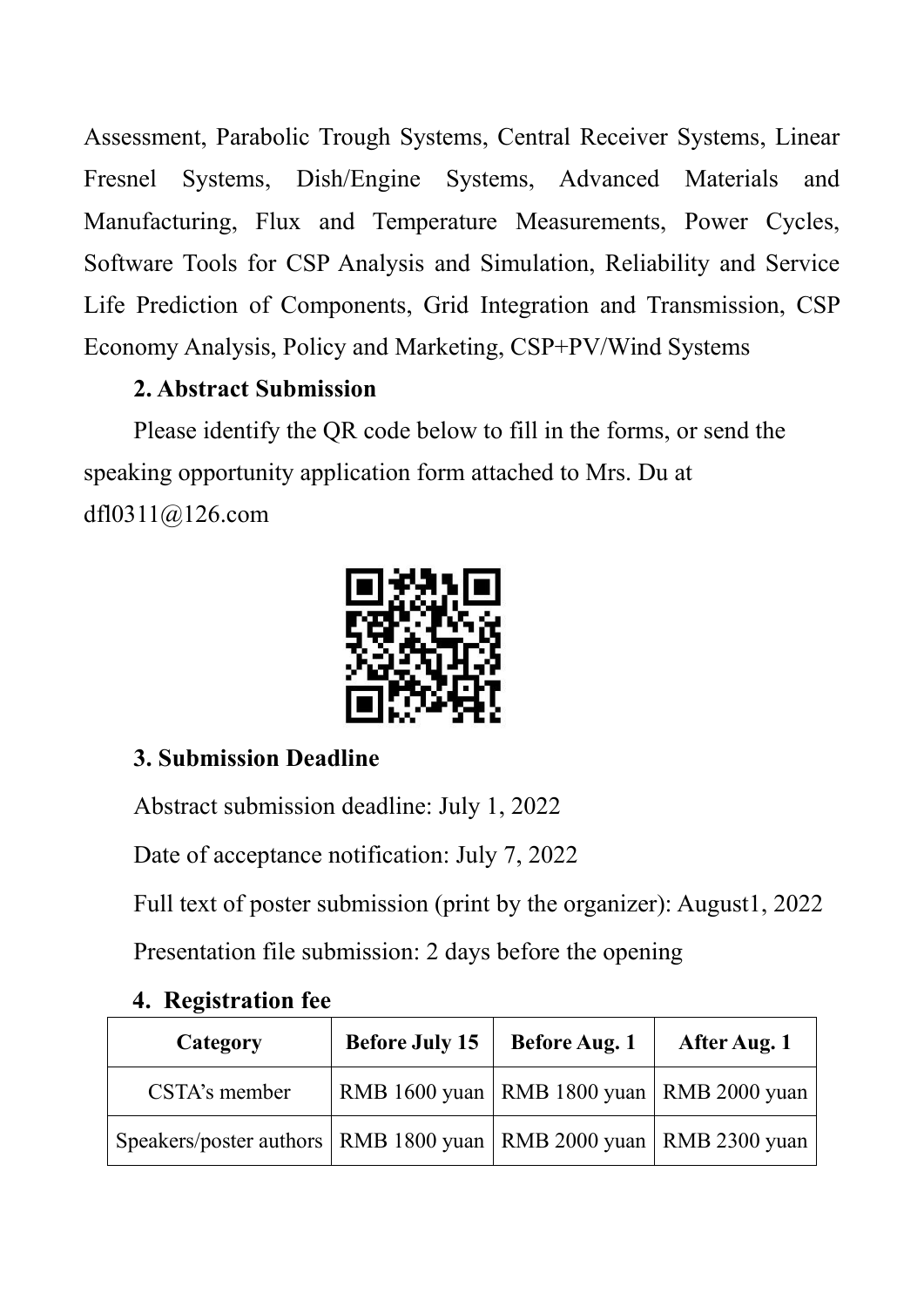| <b>Students</b>    | RMB 1600 yuan   RMB 1700 yuan   RMB 1900 yuan |  |
|--------------------|-----------------------------------------------|--|
| Other participants | RMB 2000 yuan   RMB 2300 yuan   RMB 2500 yuan |  |

The account information is as below:

Beneficiary: ZHONG GUAN CUN XIN YUAN SOLAR THERMAL

TECHNOLOGY SERVICES CENTER

A/C No. : 11050163990000000225

BNS' Name: Baofusi sub-branch, Beijing Branch, China Construction Bank

## **5. Sponsorship**

The conference invites all kinds of sponsors, including co-host, banquet, conference bags or gifts, coffee breaks, representative cards, video promotions and so on. Please contact the organizer for the detailed sponsorship programme if interested.

## **6. Contact us**

Mrs. Fengli Du, e-mail: dfl0311@126.com Wechat account: Fengli Du